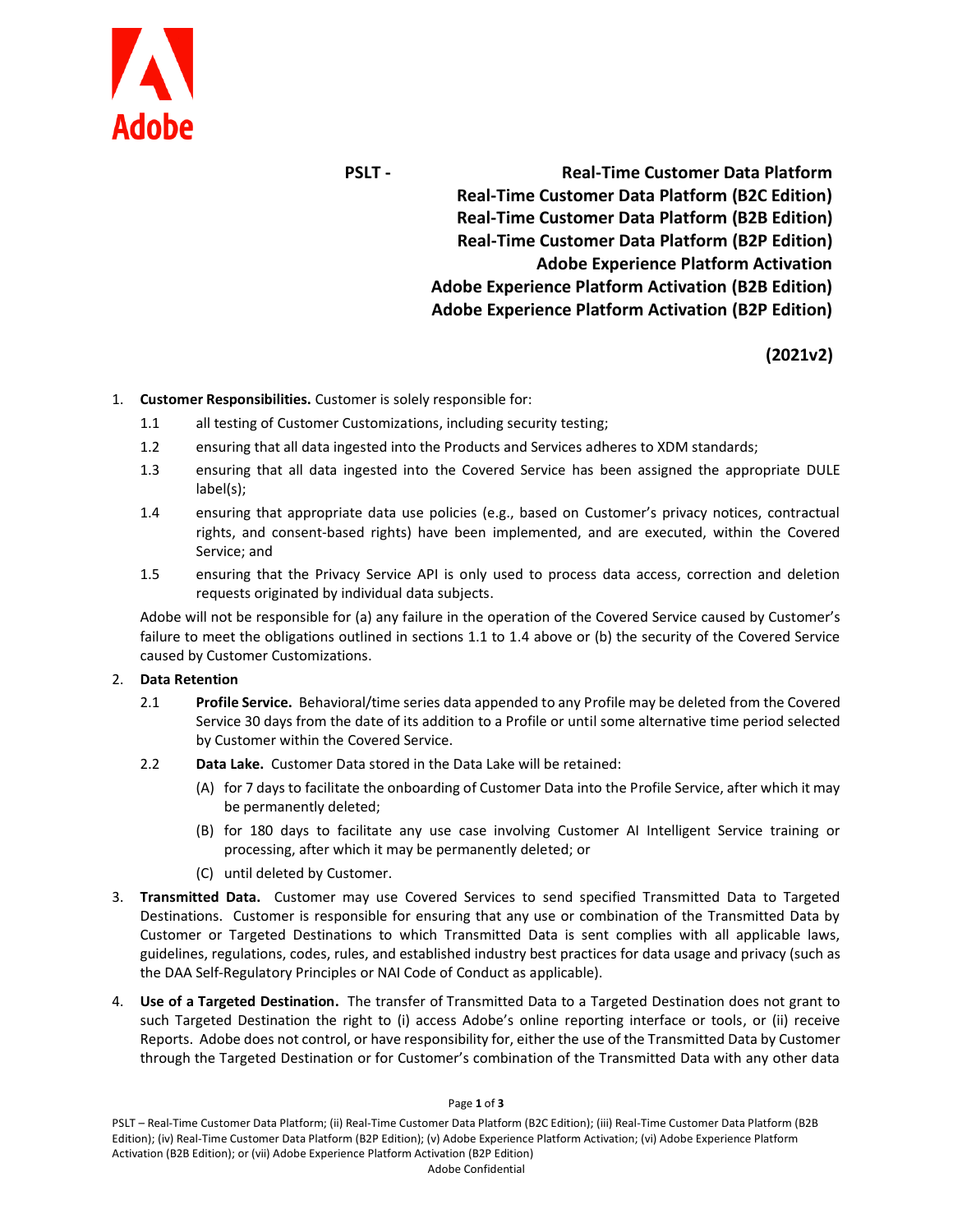through the Targeted Destination's technology or services. Customers using People-based Destinations must (a) anonymize (e.g., through "hashing" or substantial redaction) any unique identifiers in the Transmitted Data to be sent to People-based Destinations and (b) obtain any necessary permissions from its site visitors (as may be required by law or applicable self-regulatory principles and industry guidelines). Customer acknowledges and agrees that Adobe does not and cannot guarantee the availability of specific Targeting Destinations.

- 5. **Protected Data.** Customer must ensure that neither Customer nor any Targeted Destination to which Customer sends its data combines or otherwise links Directly Identifiable Data with Protected Data or takes any other action that would convert Protected Data to Directly Identifiable Data. Customer must properly label Protected Data within the Covered Services and ensure that policies are established and executed to prevent the combination or linking of Protected Data and Directly Identifiable Data.
- 6. **Additional Claims**. Customer's indemnification obligations set forth in the General Terms will also apply to thirdparty Claims that relate to or arise from the use, display, exchange, or transfer of Transmitted Data between and among Targeted Destinations, Customer and Adobe. The additional Claims in this section are treated as Data Privacy Claims or Other Claims as described in the applicable General Terms. The Limitation of Liability provision in the applicable General Terms does not apply to third-party Claims brought against Adobe by social media targeting platforms (e.g., Facebook, Google, Twitter or Amazon) that arise from Customer's use of the Covered Service.

## 7. **Definitions.**

- 7.1 "**Covered Service**" means one or more of the following: (i) Real-Time Customer Data Platform; (ii) Real-Time Customer Data Platform (B2C Edition); (iii) Real-Time Customer Data Platform (B2B Edition); (iv) Real-Time Customer Data Platform (B2P Edition); (v) Adobe Experience Platform Activation; (vi) Adobe Experience Platform Activation (B2B Edition); or (vii) Adobe Experience Platform Activation (B2P Edition), as identified in an applicable Sales Order.
- 7.2 "**Customer Customizations**" means the customizations made to the Covered Service by Customer or at Customer's direction. Customer owns (or, where applicable, must ensure it has a valid license to) Customer Customizations, subject to Adobe's underlying intellectual property in the Adobe Technology. Customer acknowledges and agrees that Adobe's access to Customer Customizations does not preclude Adobe from independently developing (without use of Customer Customizations) or acquiring similar technology without obligation to Customer.
- 7.3 "**DAA**" means Digital Advertising Alliance.
- 7.4 "**Directly Identifiable Data**" means data that can be used to directly identify a specific natural person (rather than their device), including Stable Identifiers such as their telephone number, email address, government issued identification number, name, postal address.
- 7.5 "**Directly Identifiable Profile**" means a merged Profile that includes Directly Identifiable Data.
- 7.6 "**DULE**" means Adobe's Data Usage, Labeling and Enforcement governance framework.
- 7.7 "**NAI**" means National Advertising Initiative
- 7.8 "**People-based Destinations**" means people-based Targeted Destination (e.g., social networks) that require the use of hashed identifiers.
- 7.9 "**Profile**" means a record of information representing an individual (including Directly Identifiable Profiles and Pseudonymous Profiles) as represented in the Profile Service.
- 7.10 "**Protected Data**" means any Pseudonymous Profile data:
	- (A) intended to be used for Online Behavioral Advertising (as defined by the DAA); or
	- (B) that Customer (or its third-party data providers) have otherwise identified as data that cannot be

Page **2** of **3**

PLST – (i) Real-Time Customer Data Platform; (ii) Real-Time Customer Data Platform (B2C Edition); (iii) Real-Time Customer Data Platform (B2B Edition); (iv) Real-Time Customer Data Platform (B2P Edition); (v) Adobe Experience Platform Activation; (vi) Adobe Experience Platform Activation (B2B Edition); or (vii) Adobe Experience Platform Activation (B2P Edition)